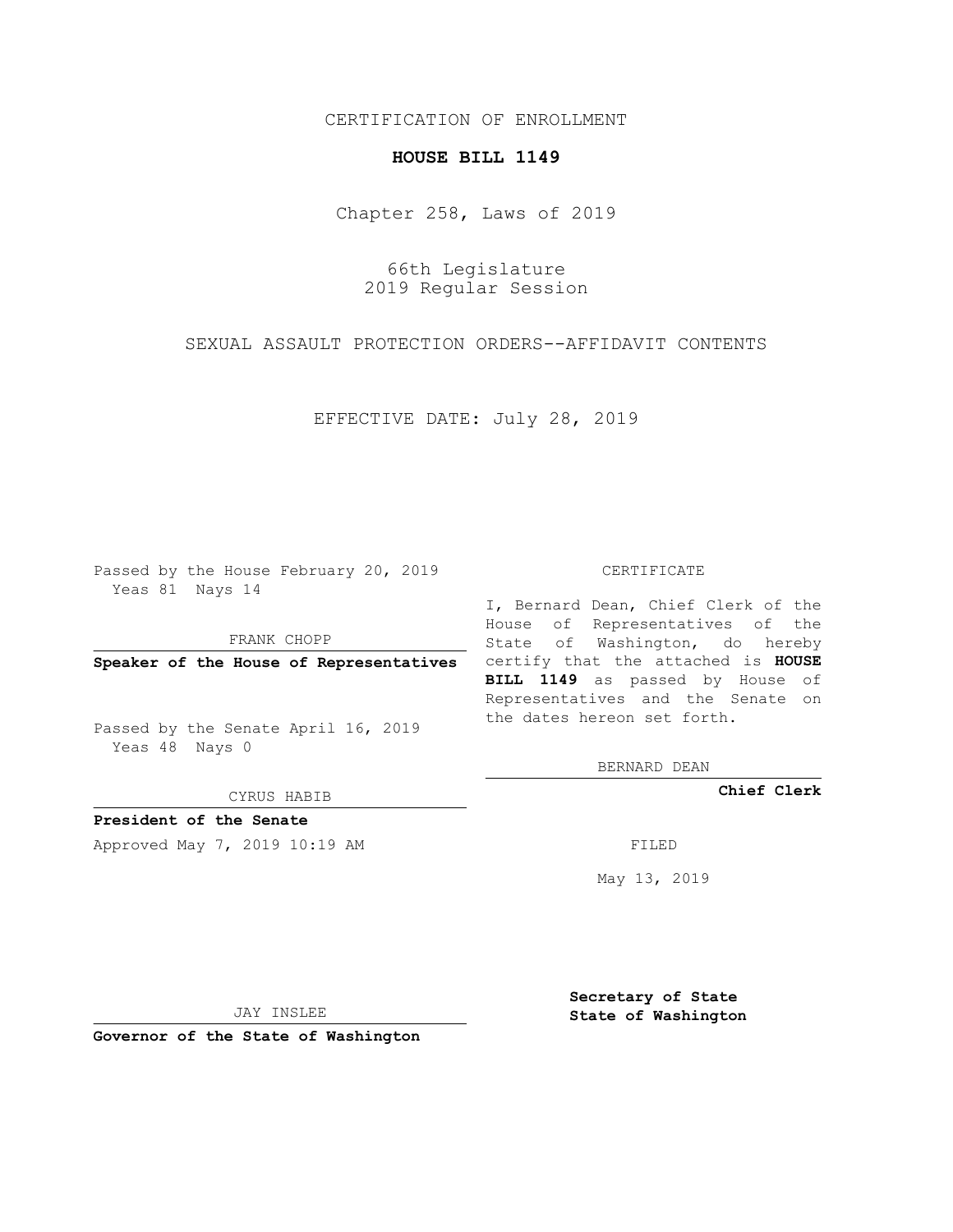### **HOUSE BILL 1149**

Passed Legislature - 2019 Regular Session

# **State of Washington 66th Legislature 2019 Regular Session**

**By** Representatives Jinkins, Griffey, Doglio, Kilduff, Macri, Valdez, Irwin, Dolan, Appleton, Tarleton, Goodman, Orwall, Stanford, and Walen

Read first time 01/15/19. Referred to Committee on Civil Rights & Judiciary.

1 AN ACT Relating to clarifying requirements to obtain a sexual 2 assault protection order; amending RCW 7.90.020; and creating a new 3 section.

4 BE IT ENACTED BY THE LEGISLATURE OF THE STATE OF WASHINGTON:

 NEW SECTION. **Sec. 1.** The legislature finds that the Washington supreme court's decision in *Roake v. Delman*, 189 Wn.2d 775 (2018), does not reflect the legislature's intent regarding requirements for obtaining a civil sexual assault protection order pursuant to chapter 7.90 RCW. The legislature intends to respond to this decision by clarifying that a petitioner who seeks a sexual assault protection order is not required to separately allege or prove that the petitioner has a reasonable fear of future dangerous acts by the respondent, in addition to alleging and proving that the petitioner was sexually assaulted by the respondent. The legislature agrees with the dissenting opinion's view in *Roake v. Delman* that "experiencing a sexual assault is itself a reasonable basis for ongoing fear."

17 **Sec. 2.** RCW 7.90.020 and 2007 c 55 s 1 are each amended to read 18 as follows:

19 There shall exist an action known as a petition for a sexual 20 assault protection order.